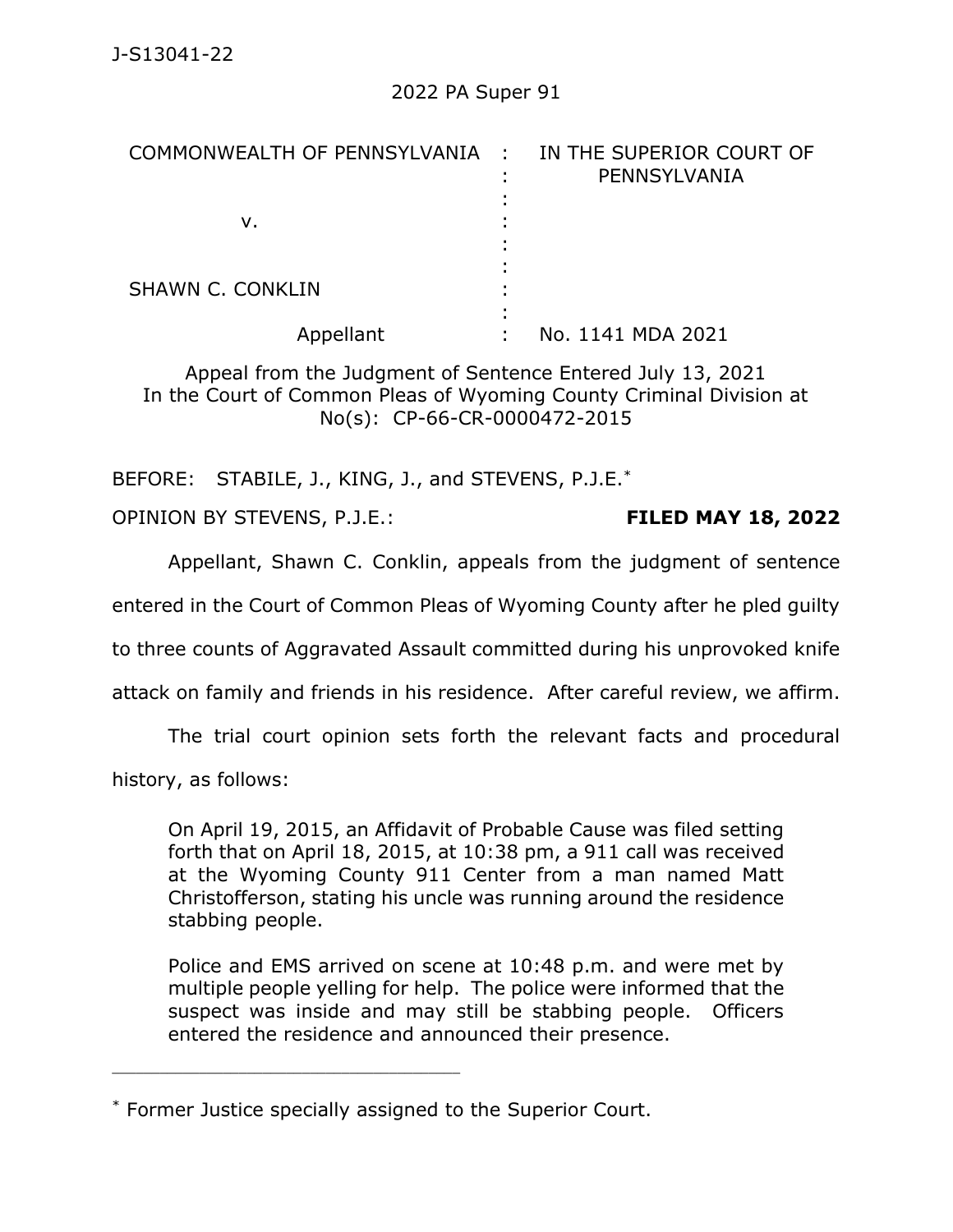The suspect, later identified as Shawn Conklin (hereafter ["Appellant"]), came out from a hallway and surrendered to police and was taken into custody. The police observed blood stains on the clothing of the Appellant as well as blood stains on multiple locations throughout the inside and outside of the residence. The police observed a victim lying in the hallway behind the Appellant along with a knife by the victim's head. The knife was a folding hunting knife and was also covered in blood.

On April 19, 2015, at 1:40 a.m., the homeowner Selee Conklin, sister of the Appellant, was interviewed by the Police. She advised there were eleven people in the residence at the time of the incident. Selee was sleeping in the basement at the time the stabbing started and was awoken by people screaming for help and yelling to call 911.

A seventeen-year-old female, hereinafter referred to as L.C., was interviewed by the police and stated she was in the basement of the residence, and when she went upstairs she observed the Appellant stabbing his wife Karen Conklin. Karen was on the couch at the time and Appellant was behind Karen stabbing her. L.C. then ran outside. When she went back into the residence another seventeen-year-old female, hereinafter referred to as S.S., was with her. Once in the hallway, L.C. attempted to call 911 but was unsuccessful. When she looked up from her phone she observed Appellant stab S.S. in the face, shoulders, and stomach.

Then L.C.'s father attempted to stop Appellant from stabbing S.S. As a result of this, S.S. was able to escape and jump out of a bedroom window. L.C. then observed Appellant stab her father. At this time, L.C. was on the phone with 911 and yelling at Appellant to stop stabbing her father. L.C. then ran outside and did not go back into the residence.

At approximately 1:30 a.m., the police conducted a cursory check of the exterior of the residence and observed blood droplets around a vehicle and a large amount of blood on the inside of the passenger side of the vehicle. Matt Christofferson's injuries observed by the EMS at the scene included multiple stab wounds from his neck to his torso. Injuries were determined to be life threatening.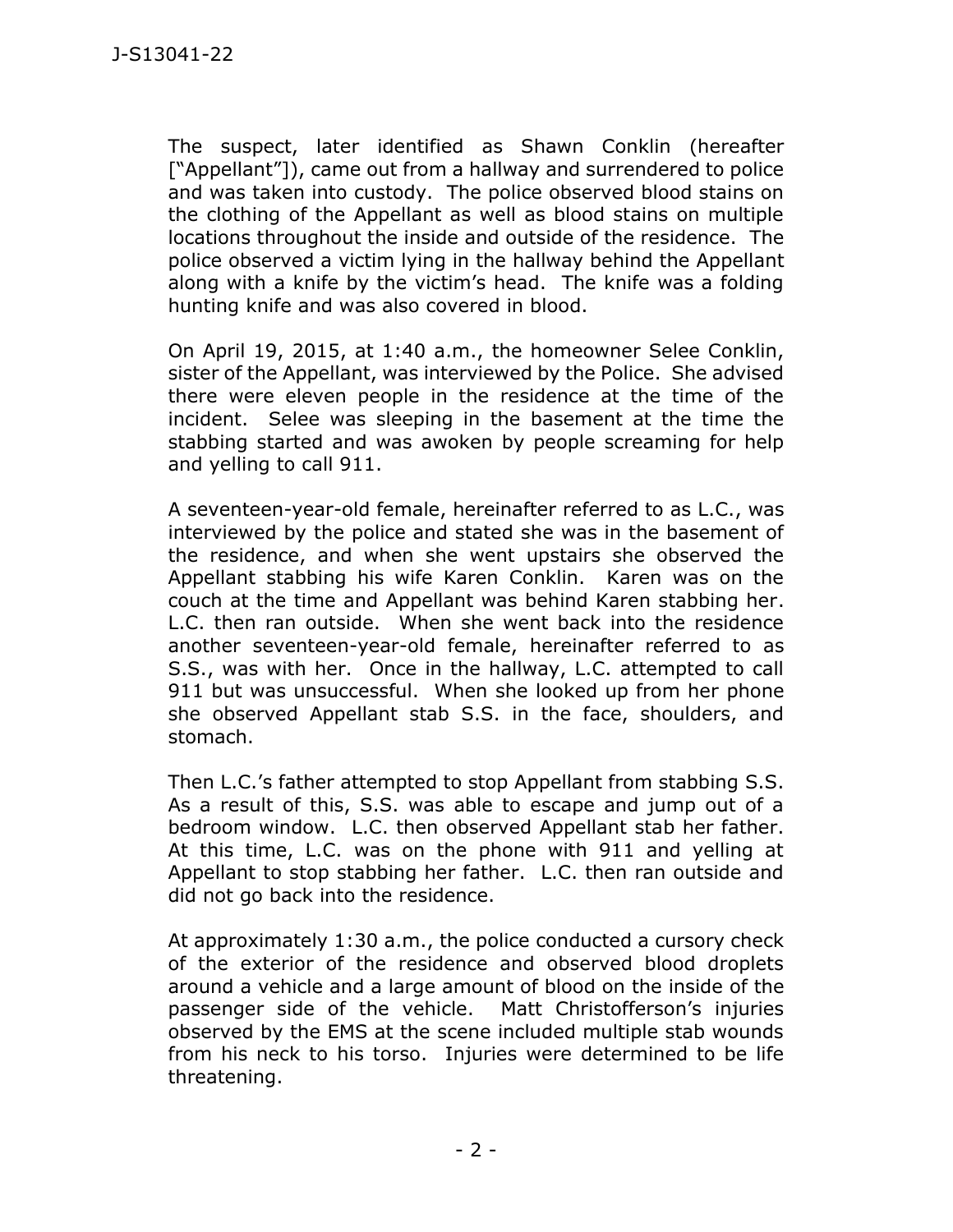Appellant was interviewed by the police, wherein his *Miranda* rights were read to him and Appellant signed a waiver form and consented to be interviewed. Appellant admitted to the police that he repeatedly stabbed his wife, Karen Conklin, as she sat on the couch. Appellant further admitted to stabbing his brother-in-law Harold Chistofferson.<sup>1</sup> Additionally, Appellant admitted that he stabbed [S.S.] because she jumped on Appellant's back which prevented him from continuing to stab Harold. Appellant further stated that "if I had a gun I would have sprayed them all."

On April 22, 2015, the police spoke with Appellant's wife, Karen Conklin at the Geisinger Wyoming Valley Medical Center regarding the investigation. Karen advised she and the Defendant had an argument early Sunday. She spent the day away from Appellant shopping and upon returning to the residence that evening she sat on the couch and Appellant sat next to her, so she got up to move. She then sat between her son and her nephew, both minors, so Appellant could not be near her. Appellant then went to the back of the couch behind her and proceeded to stab her. Karen advised she did not know she was being stabbed at the time she thought Appellant was punching her in the face. Karen stated Appellant was angry and quiet prior to the attack and the attack came out of nowhere.

Appellant then stopped stabbing her for unknown reasons and Karen felt blood rushing down her face. She then went out the backdoor of the residence to get away from Appellant and sat in a van located in the driveway. While leaving the residence, Karen observed Appellant holding someone in the hallway by the bathroom. She related that the person was pretty bloody. While in the van, Karen told her niece and nephew, both minors, to call 911.

While at the hospital, the police observed Karen to have a cut on her right cheek and chin, along with lacerations on both triceps, left elbow, and her left hand. Karen's right wrist was also bandaged. She related that she was stabbed on both breasts and had a total of ten to eleven stab wounds. She was unable to provide a written statement at that time due to her arms being injured, but related when she was released from the hospital that

 $1$  The trial court record makes varying references to this single victim as either "Matt Christofferson" or "Harold Kristofferson."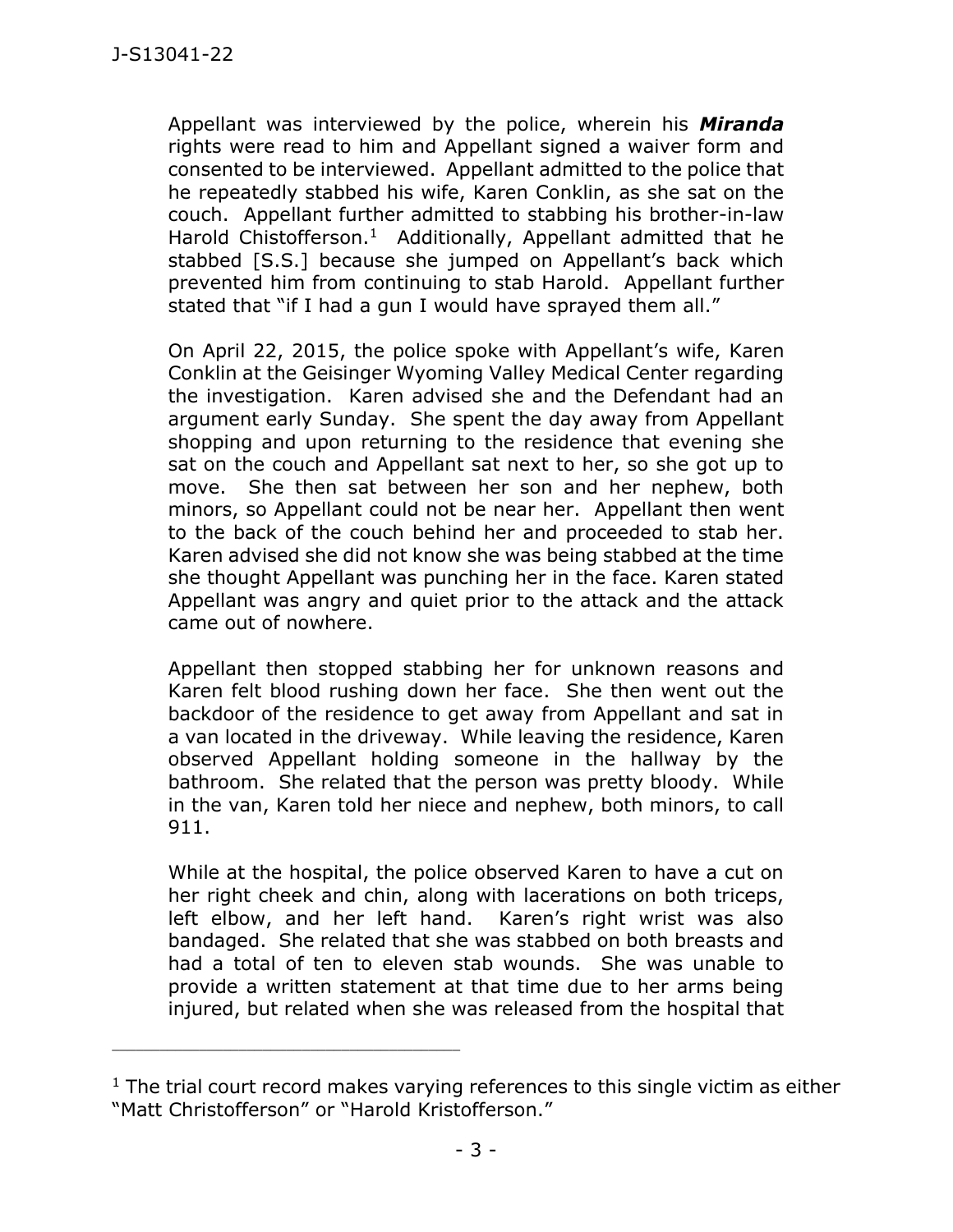she would provide the police with a written statement and follow up interview.

. . .

Thereafter, on January 7, 2016, a Criminal Information was filed in the Court of Common Pleas of Wyoming County docket number 472-2015, charging Appellant with [three counts of Criminal Attempt/Murder Third Degree,<sup>[fn 1]</sup> three counts of Criminal Attempt/Criminal Homicide,<sup>[fn 2]</sup> three counts of Criminal Attempt/Voluntary Manslaughter, $[fn 3]$  six counts of Aggravated Assault,  $[fn 4]$  and three counts of Simple Assault.  $[fn 5]$ ]

Fn 1 18 Pa.C.S. § 901(a), 18 Pa.C.S. §2502(c).

Fn 2 18 Pa.C.S. § 901(a), 18 Pa.C.S. 2501(a).

- Fn 3 18 Pa.C.S. § 901(a), 18 Pa.C.S. 2503(a)(1).
- Fn 4 18 Pa.C.S. § 2702(a)(1) and (a)(4).
- Fn 5 18 Pa.C.S. § 2701(a)(1).

Defense Counsel and the Commonwealth each motioned the trial court to have a mental evaluation completed on Appellant to determine if Appellant was competent to stand trial. Said motions were granted and by Order dated August 17, 2015, upon receipt and review of said evaluations performed by Dr. Richard Fischbein and Dr. Brett DiGiovanna for the Pennsylvania Department of Human Services, it was determined Appellant was competent to stand trial.

Appellant pled guilty but mentally ill on January 8, 2016, to count one Criminal Attempt/Murder of the Third Degree, a felony in the first degree, and count ten and count eleven Aggravated Assault, felonies in the first degree.

After review of an extensive Pre-Sentence Investigation Report, which included the mental health evaluation, Appellant was sentenced on February 10, 2016, [to an aggregate sentence of 360 to 720 months' imprisonment, which comprised consecutively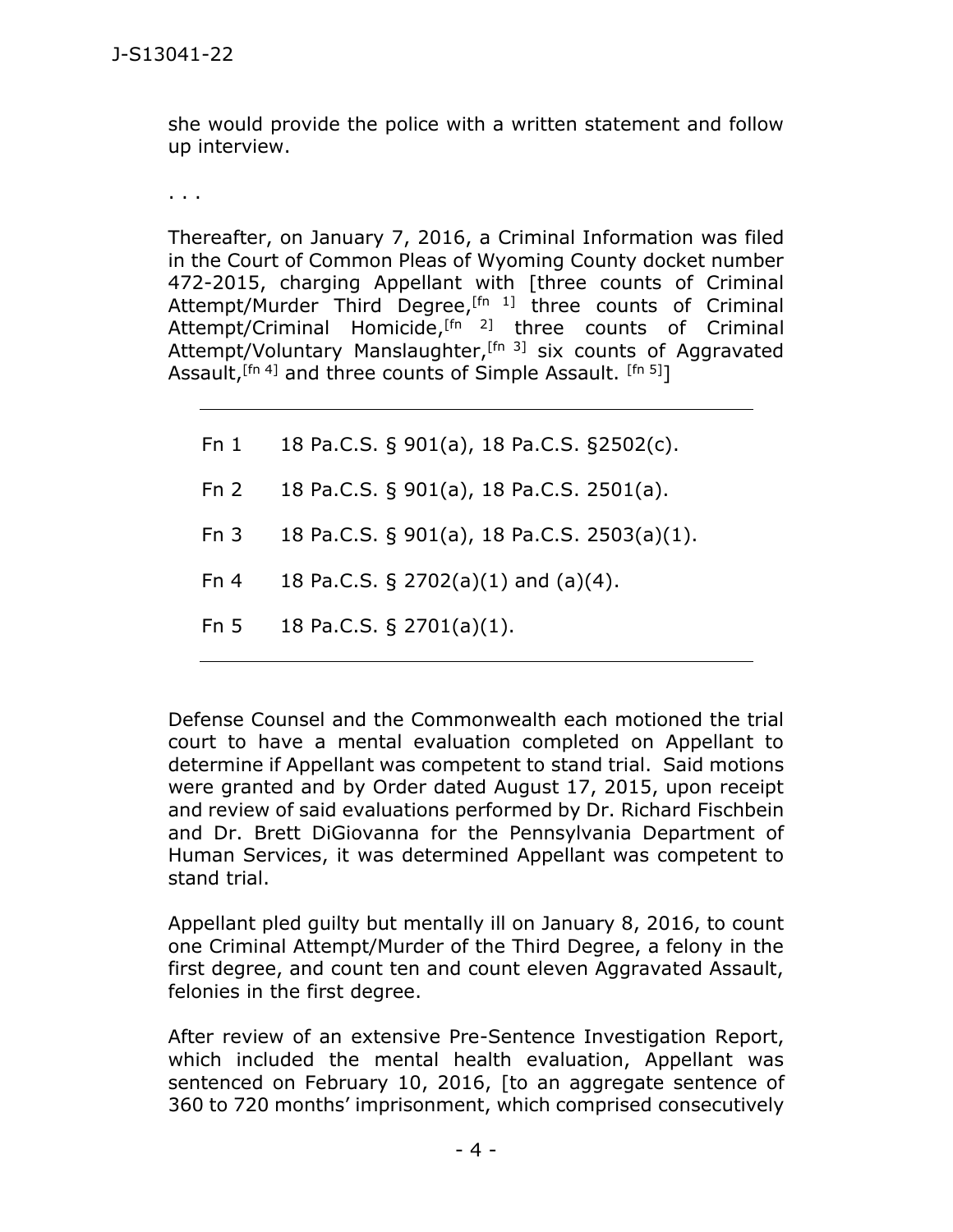run, standard range sentences of 240 to 480 months for attempted murder of the third degree, and 60 to 120 months for each of two counts of aggravated assault.] The consecutive sentences were imposed due to three separate victims.

On or about February 16, 2016, Defense Counsel filed a Post-Sentence Motion for Reconsideration of Sentence & Motion for mental Health Determination and to Vacate Sentence. Said motion was denied due to the reports of Richard E. Fischbein, M.D. and the Pennsylvania Department of Human Services reports finding that Appellant was not severely mentally disabled at the time of sentence. [No direct appeal was filed].

Trial Court Opinion, 10/7/21, at 1-6.

Appellant filed a [timely] *pro se* PCRA [petition] on June 28, 2016, alleging, *inter alia*, that counsel never filed a requested direct appeal and that the trial court failed to consider his guilty, but mentally ill, plea at sentencing. After the appointment of counsel, but before an amended counseled petition was filed, the PCRA court held a hearing during which the parties stipulated that Appellant was entitled to a new sentencing hearing because the trial court did not hear testimony and make a finding on the issue of whether Appellant at the time of sentencing was severely mentally disabled and in need of treatment pursuant to the Mental Health Procedures Act. *See* 42 Pa.C.S. § 9727(a), P.S. §§ 7101-7503. The PCRA court, therefore, entered an order remanding for completion of a supplemental Mental Health Evaluation of Appellant, to be followed by a resentencing hearing.

On remand, the trial court conducted a resentencing hearing on November 16, 2017. Based on both the testimony of a forensic psychologist and the agreement of counsel, the trial court determined Appellant was

- 5 -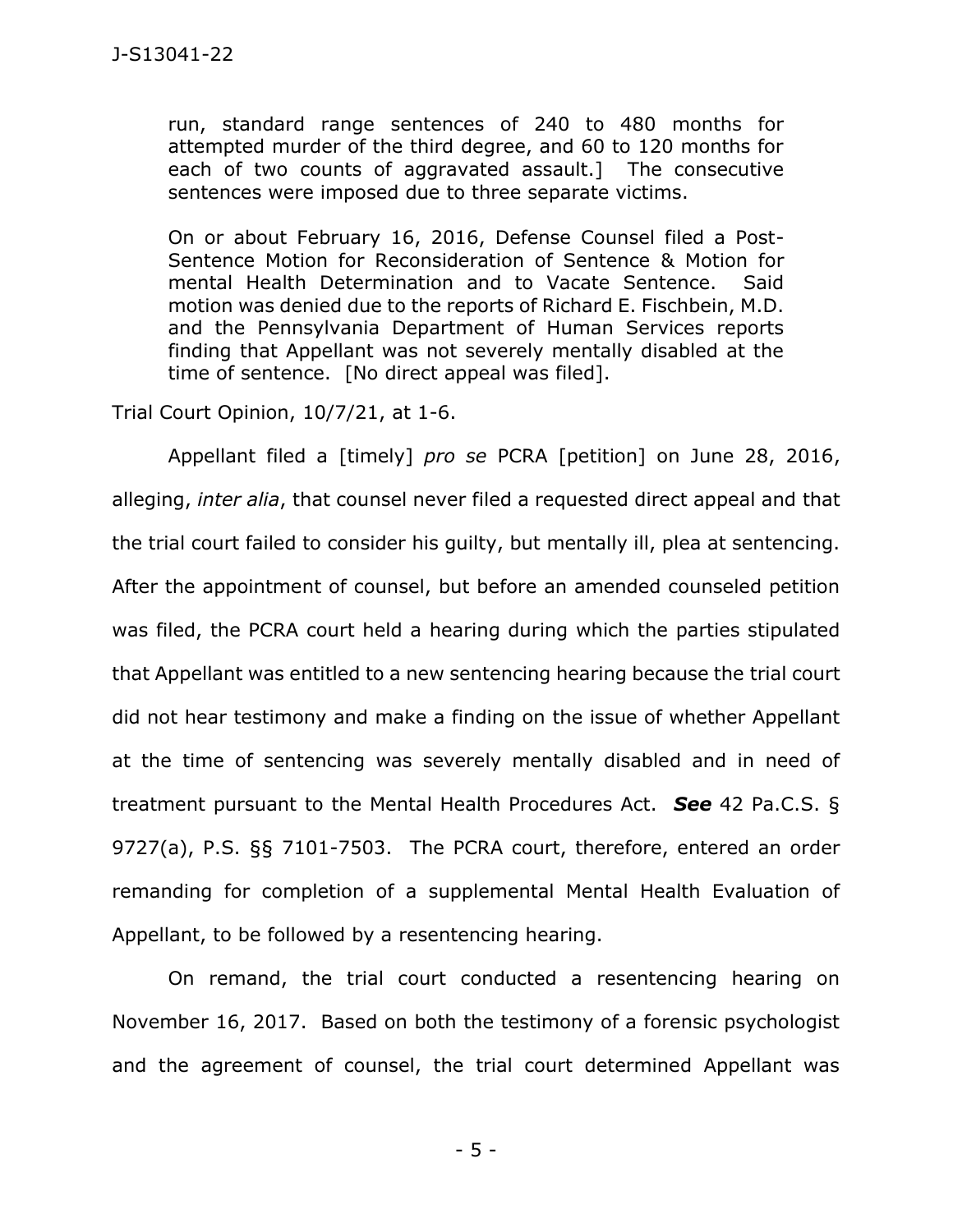"severely mentally disabled [] and in need of treatment pursuant to the Mental Health Procedures Act." N.T., 11/16/17, at 39. In receipt of an updated PSI report, the trial court resentenced Appellant to the same sentence as it had in 2016. Appellant filed a direct appeal, and this Court affirmed. *See Commonwealth v. Conklin*, 1979 MDA 2017 (unpub. memo.) (Pa. Super. filed October 10, 2018).

On January 17, 2019, Appellant filed *pro se* a PCRA petition, and counsel was appointed. Counsel filed a petition to withdraw pursuant to *Commonwealth v. Turner*, 544 A.2d 927 (Pa. 1998) and *Commonwealth v. Finley*, 550 A.2d 213 (Pa. Super. 1988) (*en banc*). The PCRA court granted counsel's motion to withdraw and, by order of February 24, 2020, which was clarified by subsequent order of April 20, 2020, the court denied PCRA relief.

Appellant filed a timely *pro se* appeal to the Superior Court. In our memorandum decision vacating Appellant's entire guilty plea and judgment of sentence, and remanding for further proceedings, we indicated that our review of the record "revealed a defect in Appellant's guilty plea that has, thus far, been overlooked – his plea to attempted murder in the third degree."

Specifically, we explained that a person cannot commit the crime of attempted second or third degree murder. Instead, "[a]n attempt to commit murder can only constitute an attempt to commit murder of the first degree, because both second and third degree murder are unintended results of a specific intent to commit a felony or serious bodily harm, not to kill." *Commonwealth v. Conklin*, 562 MDA 2020, at \*14 (unpub. memo.) (Pa.

- 6 -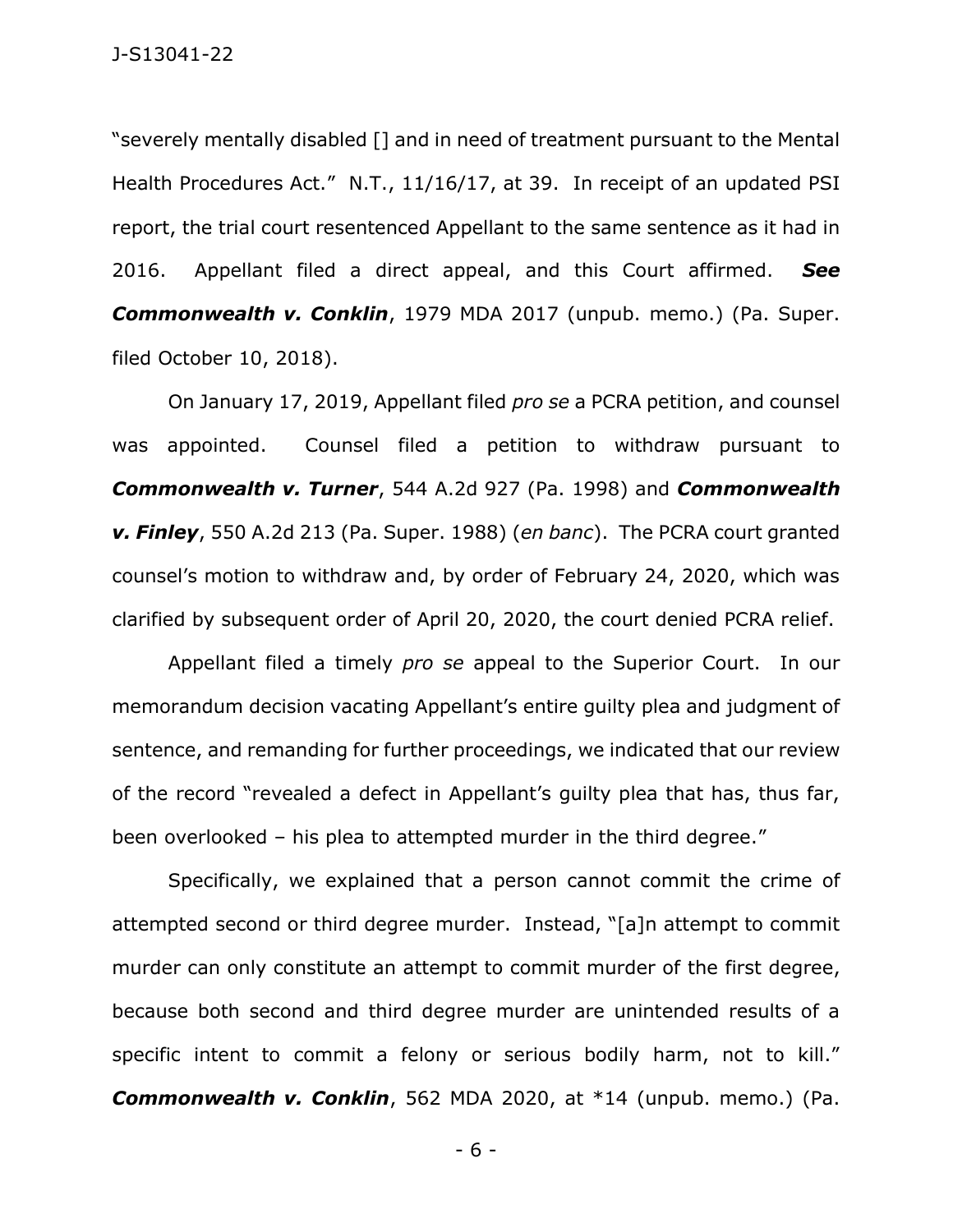Super. filed October 28, 2020) (quoting *Commonwealth v. Spells*, 612 A.2d 458, 461 n.5 (Pa. Super. 1992)). *See also Commonwealth v. Predmore*, 199 A.3d 925, 929 n.1 (Pa. Super. 2018) (*en banc*) ("Attempted murder is, by definition, attempted first-degree murder").

We continued:

Because Appellant pled guilty to a crime that is not cognizable, we conclude his sentence for attempted third degree murder is illegal. The fact that Appellant voluntarily entered a guilty plea to the crime is of no moment: '[o]ur cases clearly state that a criminal defendant cannot agree to an illegal sentence, so the fact that the illegality was a term of his plea bargain is of no legal significance.'

*Conklin*, 562 MDA 2020 at \*15 (citing *Commonwealth v. Rivera*, 154 A.3d

370, 381 (Pa. Super. 2017) (*en banc*).

On remand, Appellant entered a plea of guilty but mentally ill to three counts of Aggravated Assault. *See* Guilty Plea, 7/9/21. On July 13, 2021, the trial court sentenced Appellant to an aggregate sentence of 228 to 528 months' incarceration, which represented a reduced aggregate sentence from Appellant's previous sentence of 360 to 720 months.

Like the previous sentencing scheme, the new aggregate sentence comprised consecutively run sentences. The individual sentences included an aggravated range sentence of 84 to 120 months on the new Aggravated Assault count based on conduct that had previously been charged as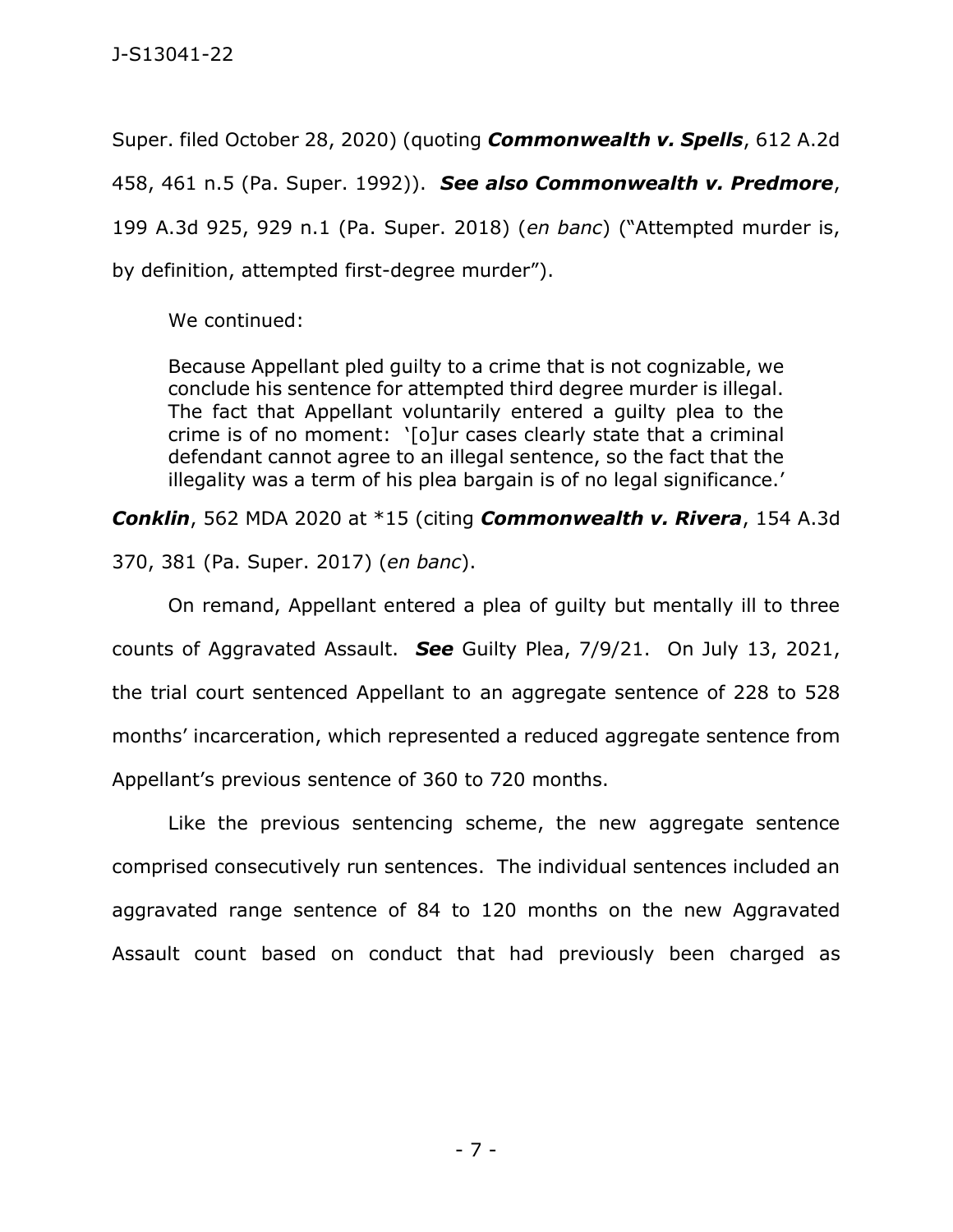attempted murder,<sup>2</sup> and a standard range sentence of 72 to 144 months on each of the two remaining counts of Aggravated Assault, Counts (B) and (C), which represented an increase from the previous standard range sentences of 60 to 120 months on the same counts.

Appellant timely filed post-sentence motions which challenged, *inter alia*, that the court increased the sentences on the Aggravated Assault Counts at (B) and (C) without providing adequate explanation or justification for doing so. The trial court denied Appellant's post-sentence motions, and this timely appeal followed. Herein, Appellant raises the following questions for our consideration:

- 1. Did the trial court violate Appellant's rights under the Double Jeopardy provisions of both the Commonwealth and Federal Constitutions by sentencing Appellant to a term of incarceration of seventy-two months to one hundred forty-four months consecutive in counts (B) and (C) where the court had previously imposed sentences of sixty to one hundred twenty months on each count and where no factors were presented at sentencing hearing justifying such an increase?
- 2. Was the sentence of seventy-two months to one hundred fortyfour months on counts (B) and (C) a product of vindictiveness where the court had previously sentenced Appellant to terms of sixty to one hundred twenty months on each of the said counts and where no additional justification was presented at the time of sentencing to warrant an increase?

<sup>&</sup>lt;sup>2</sup> At the sentencing hearing of July 13, 2021, the Commonwealth sought an aggravated range sentence for the new count of Aggravated Assault, as the victim, Harold Kristofferson, was stabbed about 50 times in his torso causing him to suffer extreme injuries to his abdomen. N.T., 7/13/21, at 10-111.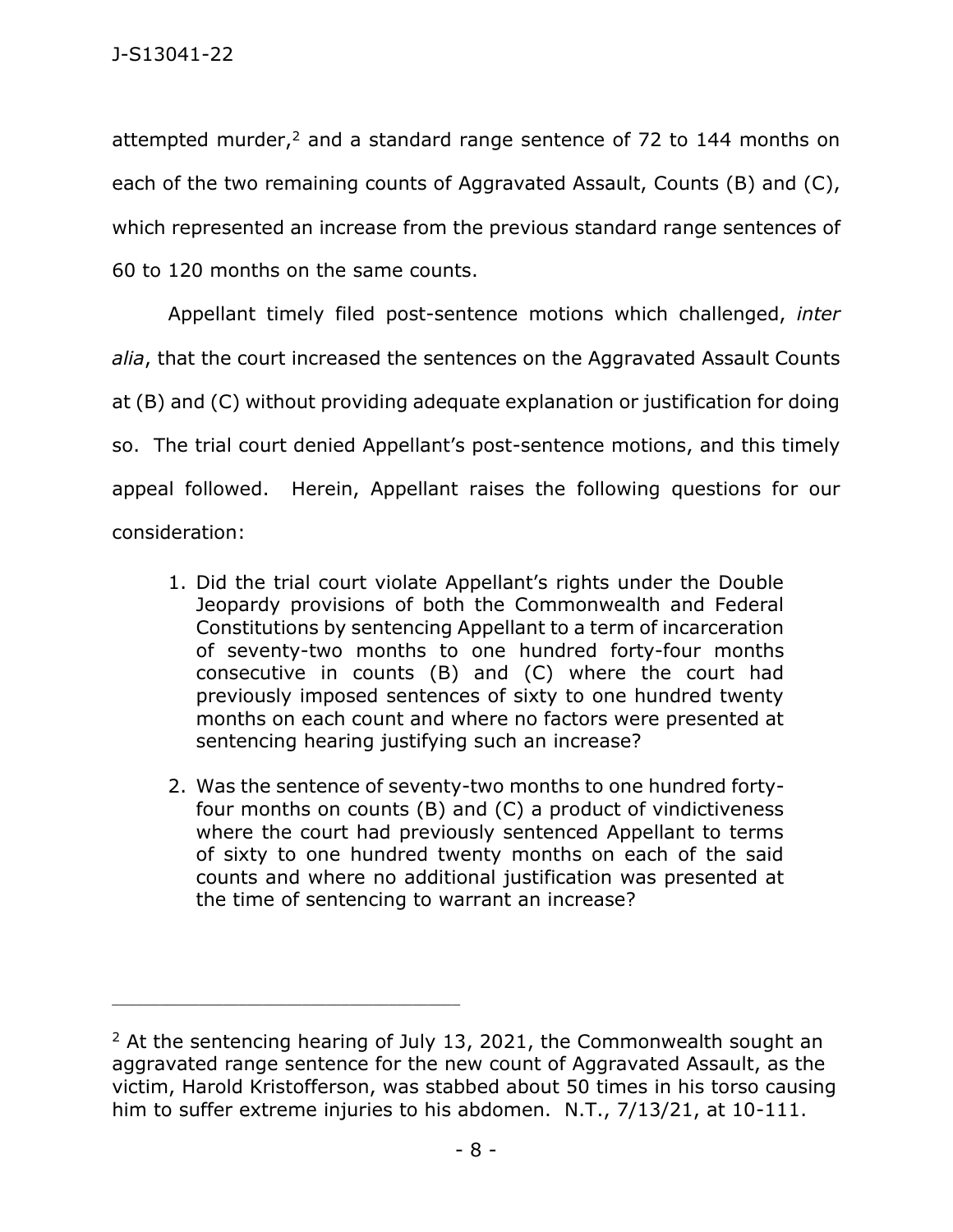3. Did the trial court error [sic] in imposing an aggravated range sentence undr [sic] the guidelines as to count (A) where the sentence imposed was eighty-four months to two hundred forty months of incarceration where the court failed to place on the records sufficient reasons justifying an aggravated range sentence?

Brief of Appellant, at 6.

For expediency of review, we first address Appellant's second issue

alleging that the increase of his sentences for Aggravated Assault at Counts

(B) and (C) was a product of the court's vindictiveness. With this claim,

Appellant challenges the discretionary aspects of his sentence.

Sentencing is a matter vested in the sound discretion of the sentencing judge, and a sentence will not be disturbed on appeal absent a manifest abuse of discretion. In this context, an abuse of discretion is not shown merely by an error in judgment Rather, the appellant must establish, by reference to the record, that the sentencing court ignored or misapplied the law, exercised its judgment for reasons of partiality, prejudice, bias or ill will, or arrived at a manifestly unreasonable decision.

\* \* \*

When imposing [a] sentence, a court is required to consider the particular circumstances of the offense and the character of the defendant. In considering these factors, the court should refer to the defendant's prior criminal record, age, personal characteristics and potential for rehabilitation.

*Commonwealth v. Antidormi*, 84 A.3d 736, 760-61 (Pa. Super. 2014)

(internal citations and quotation marks omitted).

An appellant is not entitled to the review of challenges to the discretionary aspects of a sentence as of right. Rather, an appellant challenging the discretionary aspects of his sentence must invoke this Court's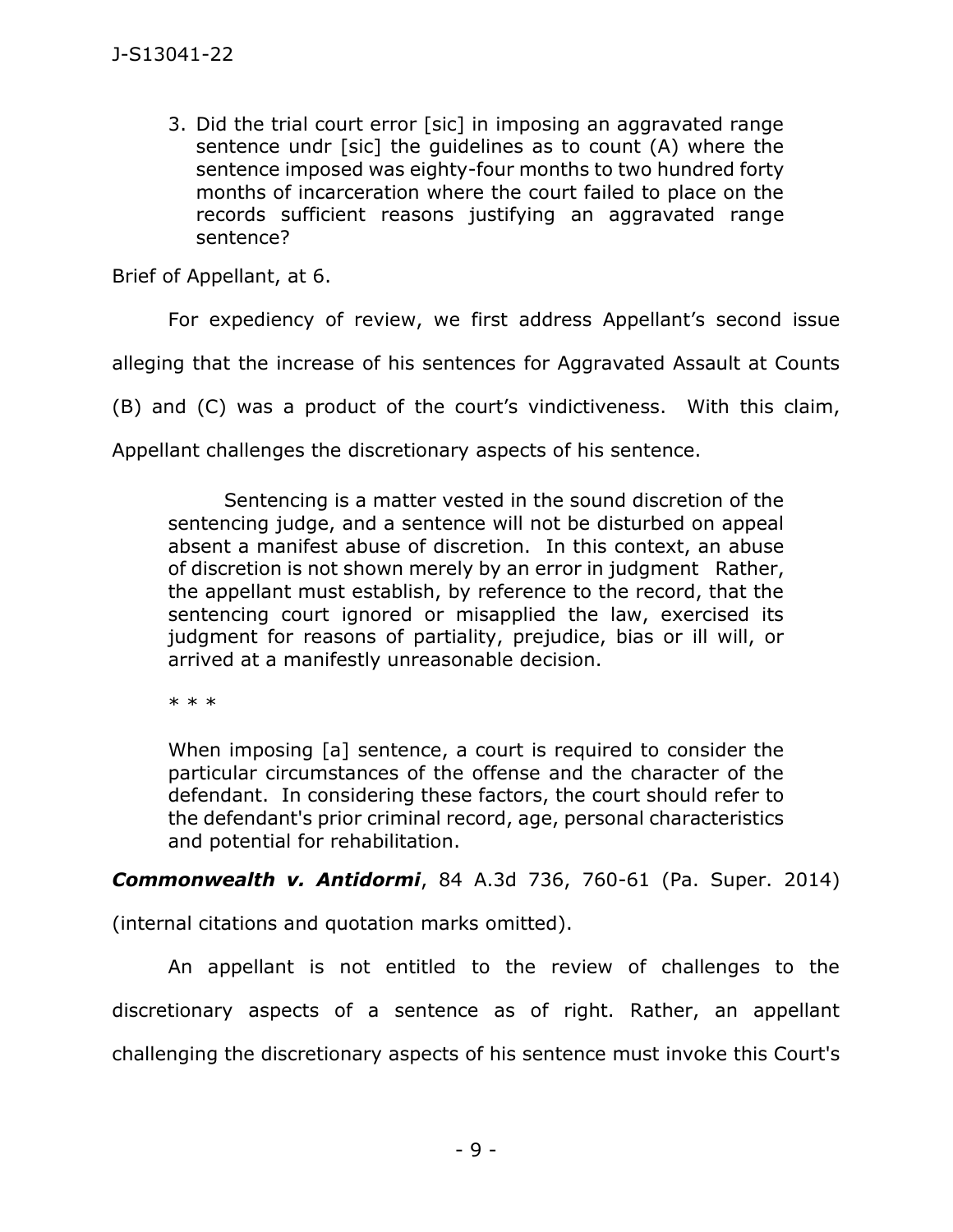jurisdiction. We determine whether the appellant has invoked our jurisdiction

by considering the following four factors:

(1) whether appellant has filed a timely notice of appeal, *see* Pa.R.A.P. 902 and 903; (2) whether the issue was properly preserved at sentencing or in a motion to reconsider and modify sentence, *see* Pa.R.Crim.P. 720; (3) whether appellant's brief has a fatal defect, Pa.R.A.P. 2119(f); and (4) whether there is a substantial question that the sentence appealed from is not appropriate under the Sentencing Code, 42 Pa.C.S.[ ] § 9781(b).

*Commonwealth v. Samuel*, 102 A.3d 1001, 1006-07 (Pa. Super. 2014)

(some citations omitted).

In the case *sub judice*, Appellant has satisfied the first three requirements: he timely filed a notice of appeal, sought reconsideration of his sentence in a post-sentence motion, and his brief contains a Pa.R.A.P. 2119(f) statement.

The determination of what constitutes a substantial question must be evaluated on a case-by-case basis. *Commonwealth v. Paul*, 925 A.2d 825, 828 (Pa. Super. 2007). We have found that a substantial question exists "when the appellant advances a colorable argument that the sentencing judge's actions were either: (1) inconsistent with a specific provision of the Sentencing Code; or (2) contrary to the fundamental norms which underlie the sentencing process." *Commonwealth v. Phillips*, 946 A.2d 103, 112 (Pa. Super. 2008) (citation omitted), *appeal denied*, 600 Pa. 745, 964 A.2d 895 (2009). "[W]e cannot look beyond the statement of questions presented and the prefatory [Rule] 2119(f) statement to determine whether a substantial question exists." *Commonwealth v. Christine*, 78 A.3d 1, 10 (Pa. Super. 2013), *aff'd*, 633 Pa. 389, 125 A.3d 394 (2015). Indeed, it is settled that Appellant's claim that his sentence on remand was a product of vindictiveness presents a substantial question for our review. *See Commonwealth v. Tapp*, 997 A.2d 1201, 1202–03 (Pa. Super. 2010) (noting that "alleging judicial vindictiveness ... constitute[s] a substantial question mandating appellate review"),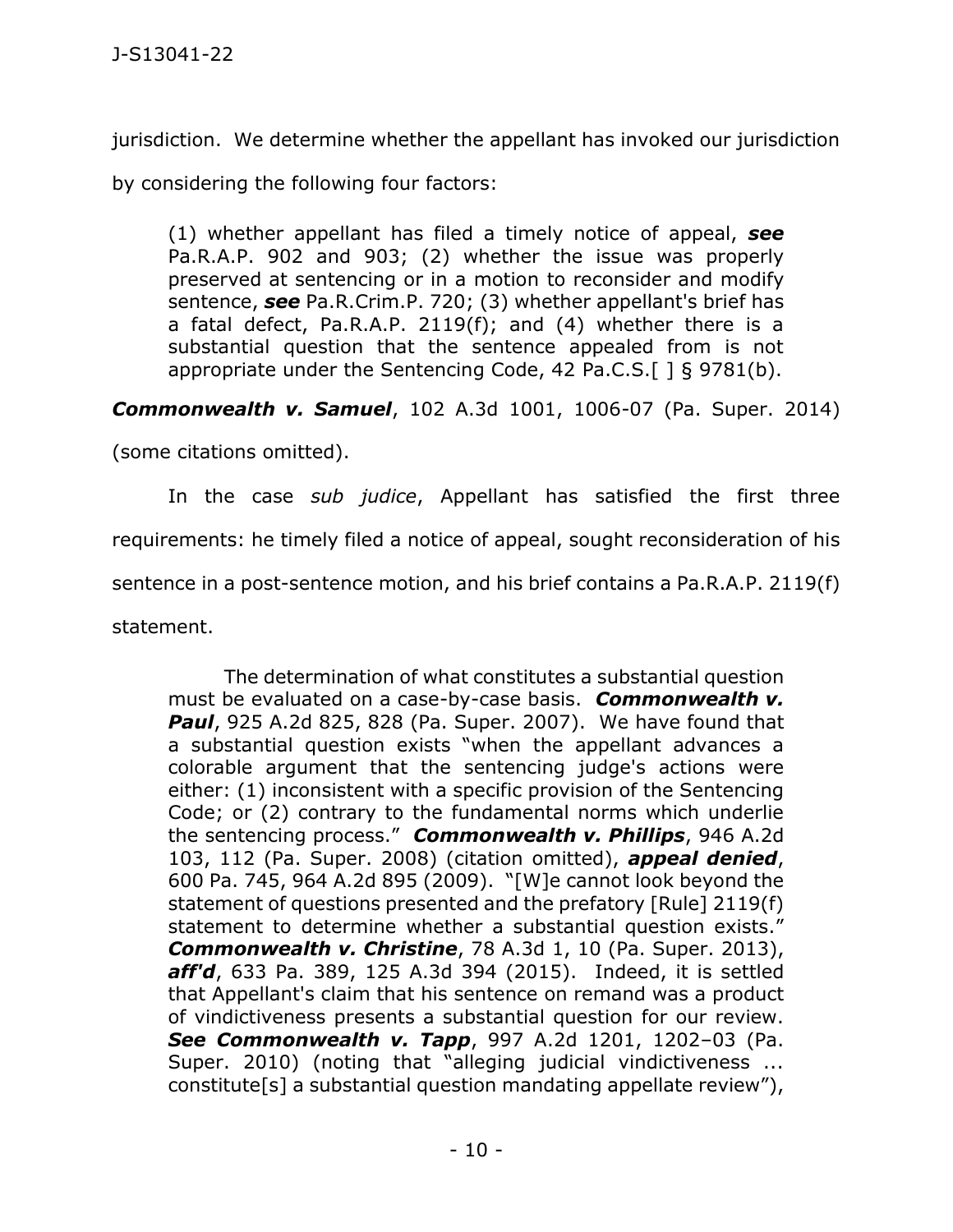*appeal denied*, 608 Pa. 654, 12 A.3d 752 (2010). Accordingly, we address the merits of Appellant's vindictiveness claim.

*Commonwealth v. Barnes*, 167 A.3d 110, 122–23 (Pa. Super. 2017) (*en* 

*banc*). Thus, we address the merits of Appellant's vindictiveness claim.

The United States Supreme Court in *Carolina v. Pearce*, 395 U.S. 711

[ ] (1989) stated:

Due process of law ... requires that vindictiveness against a defendant for having successfully attacked his first conviction must play no part in the sentence he receives after a new trial. And since fear of such vindictiveness may unconstitutionally deter a defendant's exercise of the right to appeal or collaterally attack his first conviction, due process also requires that a defendant be freed of apprehension of such a retaliatory motivation on the part of the sentencing judge.

In order to assure the absence of such a motivation, we have concluded that whenever a judge imposes a more severe sentence upon a defendant after a new trial, the reasons for his doing so must affirmatively appear. Those reasons must be based upon objective information concerning identifiable conduct on the part of the defendant occurring after the time of the original sentencing proceeding. And the factual data upon which the increased sentence is based must be part of the record, so that the constitutional legitimacy of the increased sentence may be fully reviewed on appeal.

*Pearce*, 395 U.S. at 725-26.

This Court has held that "*Pearce*'s rationale for providing reasons on

the record applies also when the original sentence is vacated and a second

sentence is imposed without an additional trial." *Barnes*, 167 A.3d at 110

(citation omitted). Absent evidence that a sentencing increase is justified,

"the presumption of vindictiveness cannot be rebutted." *Commonwealth v.* 

*Serrano*, 727 A.2d 1168, 1170 (Pa. Super. 1990).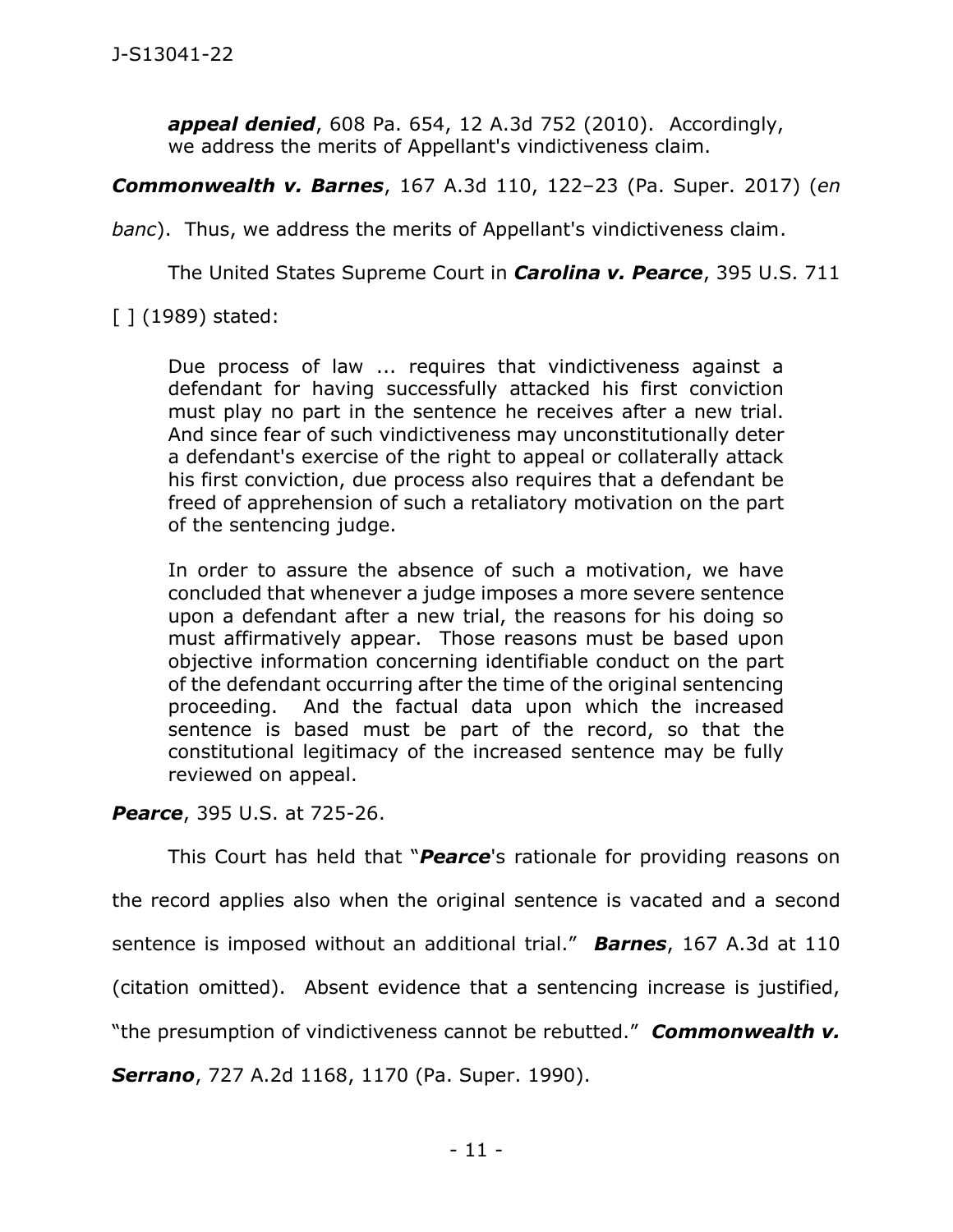However, the presumption can be rebutted where a trial court imposes higher sentences on certain counts during re-sentencing to effect the same aggregate sentence as previously imposed and preserve its sentencing scheme. *Barnes*, 167 A.3d at 124 ("[A] judge can duplicate the effect of the original sentencing plan by adjusting the sentences on various counts so that the aggregate punishment remains the same."). This Court in *Barnes* analyzed our decision in *Commonwealth v. McHale*, 924 A.2d 664 (Pa. Super. 2007), *overruled in part on other grounds by Commonwealth v.* 

*Robinson*, 931 A.2d 15 (Pa. Super. 2007):

In [*McHale*], we upheld the trial court's resentencing of the defendant when his conviction on the most serious charges, two counts of aggravated assault, previously had been based on insufficient evidence. After remand, to maintain the same total aggregate sentence as originally imposed, the trial court increased the overall sentence on the surviving counts. Noting that the aggregate sentence remained unchanged, we upheld the new sentence. In so doing, we noted:

[O]ur conclusion is not altered by the fact that remand and resentencing were prompted by reversal of two of [the defendant's] convictions.... Whether remand is the result of reversal of one or more convictions or vacation of an illegal sentence, we conclude that the trial court has the same discretion and responsibilities in resentencing.

*Barnes*, 167 A.3d at 124-25 (citations omitted).

Here, we decline to hold the trial court imposed a "vindictive sentence"

on Appellant where his aggregate sentence after remand was *decreased*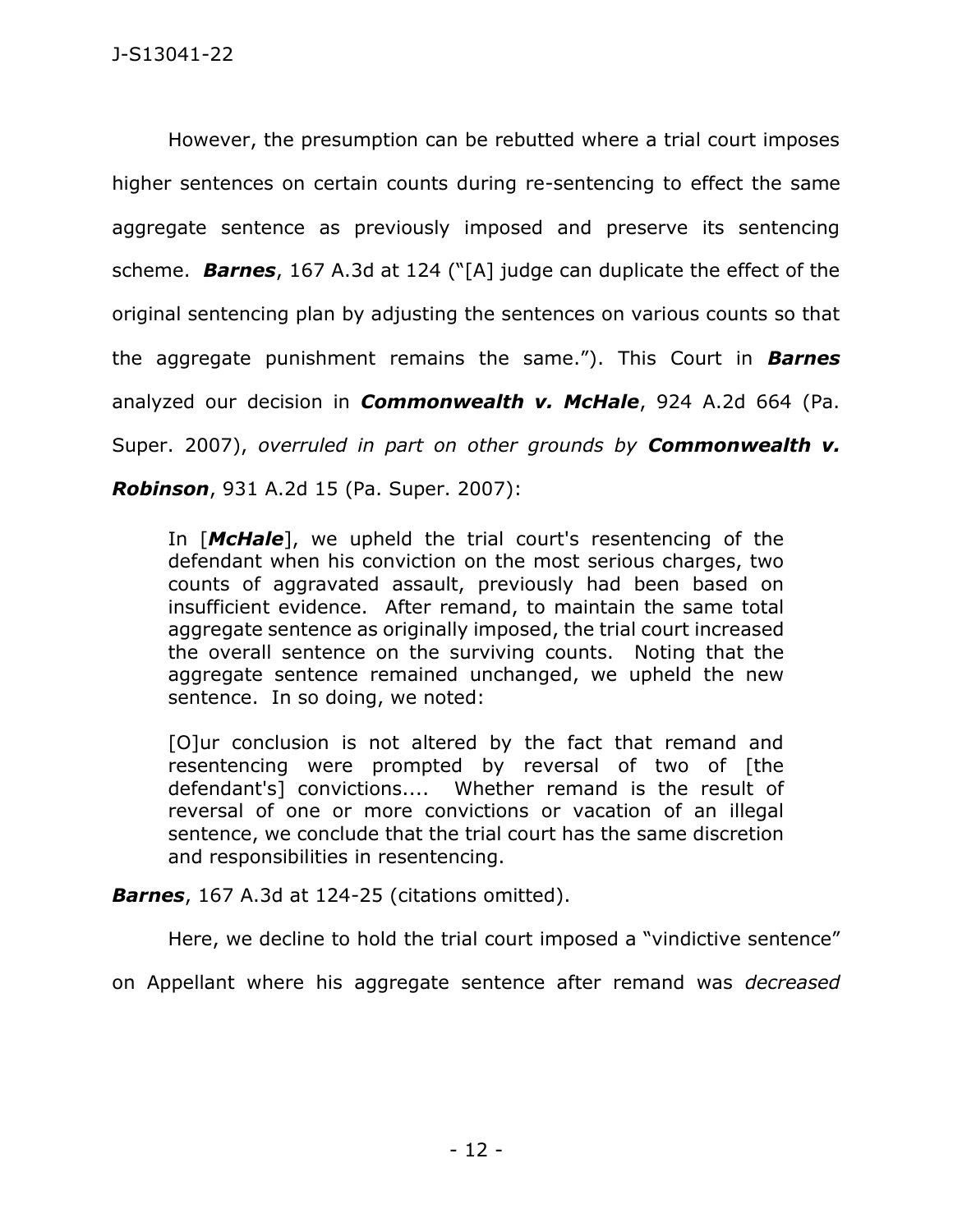considerably, a fact which Appellant does not dispute, $3$  and where it is apparent that the trial court increased Appellant's sentences for Aggravated Assault at Counts (B) and (C) not out of vindictiveness, but in an attempt to achieve as much as possible the purpose and effect of its original sentencing scheme.

In the trial court's post-remand sentencing order, it noted this Court's opinion that the trial court's and parties' collective misapprehension regarding the count of attempted third-degree murder affected the entire original guilty plea, which necessarily bore upon the corresponding sentence.

The court's acknowledgment in this regard is reflected in the new aggregate sentence it imposed that includes both an aggravated range sentence for the new count of Aggravated Assault replacing the standard range sentence for Attempted Third Degree Murder, and increased standard range sentences for the remaining Aggravated Assault offenses at Counts (B) and (C). The court also imposed the latter sentences consecutively, as it did in the original sentencing scheme.

In increasing Counts (B) and (C) while keeping them within the standard guideline range, it is apparent that the trial court sought to conform the new

<sup>&</sup>lt;sup>3</sup> Indeed, Appellant's challenge that he improperly received a heightened sentence asks us to look only at one part of his new sentence and compare it to one part of his old sentence without regard for the overall sentencing scheme of both the new and old sentences. We have not done so previously, and we will not do so now.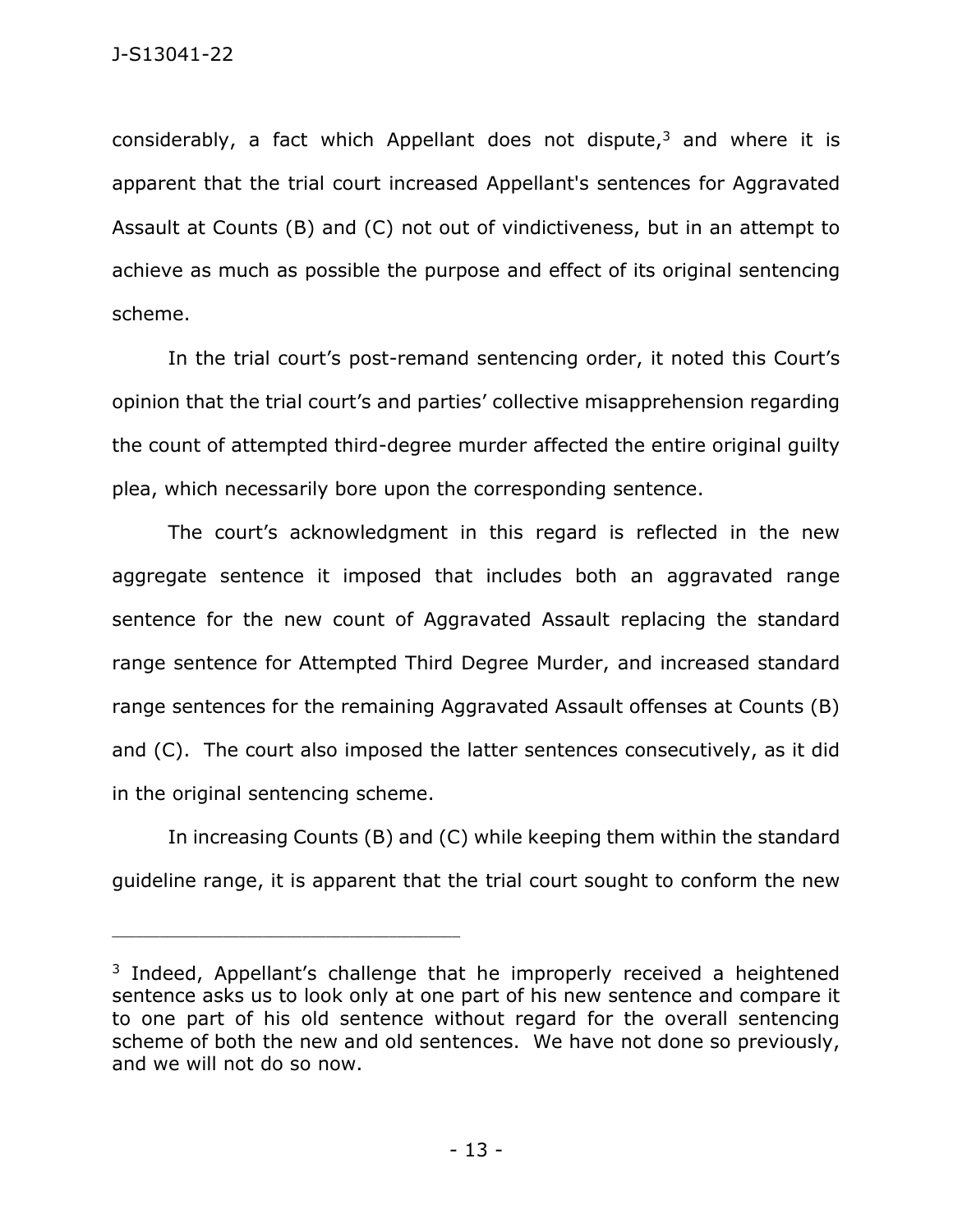aggregate sentence as closely as possible to the intent behind the original aggregate sentence. At the sentencing hearing, the court explained that it based all of its sentences upon the extreme nature of Appellant's stabbing attacks against separate, innocent victims—one of whom was a minor—who each sustained serious injuries. These were the same considerations that informed the trial court's original sentencing scheme. *See* N.T., 2/10/16.

Accordingly, because we do not find that Appellant's resentencing was a result of judicial vindictiveness, Appellant is entitled to no relief on this claim.

Essentially the same rationale defeats Appellant's double jeopardy claim, which challenges the legality of his sentence. *See Commonwealth v. Robinson*, 931 A.2d 15, 21 (Pa. Super. 2007) (noting double jeopardy claims challenge the legality of sentence).<sup>4</sup> Specifically, we have recognized that double jeopardy concerns are not implicated when a lower court responds to such a remand order by increasing sentences on the remaining counts in an attempt to give effect to the purpose of the original aggregate sentencing scheme. For example, in *Commonwealth v. Grispino*, 521 A.2d 950 (Pa. Super. 1987), the appellant had been convicted of robbery, burglary,

<sup>4</sup> Appellant contends that the new sentencing order violated double jeopardy principles when it increased his sentences for Aggravated Assault at Counts (B) and (C), respectively. In his brief, Appellant acknowledges that no double jeopardy violation occurs with the modification of an original, illegal sentence, but he posits that the original sentences at counts (B) and (C) were legal and not the subject of this Court's memorandum decision granting PCRA relief by vacating Appellant's entire sentence and remanding for resentencing. Brief for Appellant, at 25.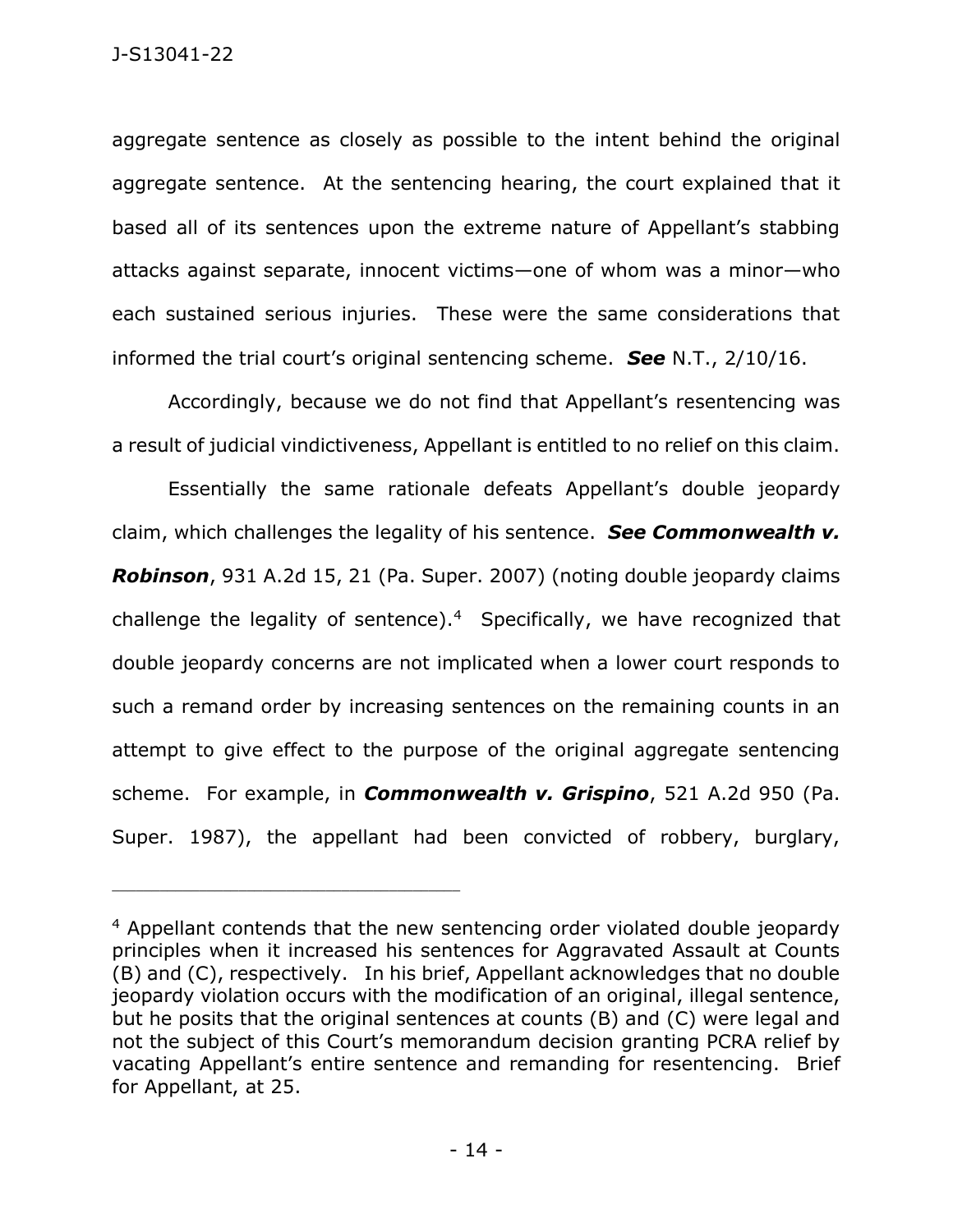aggravated assault, recklessly endangering another person ("REAP"), and theft. He was sentenced to 48 to 96 months' incarceration for robbery and to lesser terms for each of the other offenses that, in total, formed an aggregate sentence of 94 to 188 months in prison. *Id.* at 951.

Following post-sentence motions, the trial court acknowledged that the offenses of aggravated assault, REAP, and theft merge with robbery for sentencing purposes. Accordingly, it vacated Grispino's original sentence and re-sentenced him on only the robbery and burglary offenses, imposing an increased prison term of 72 to 144 months for robbery and a lesser sentence for burglary, for an aggregate sentence of 84 to 168 months.

Grispino appealed, claiming that the increase in his robbery sentence violated the prohibition against double jeopardy. This Court disagreed, noting the trial court's determination that a lengthy aggregate sentence of incarceration was warranted and recognizing that the increased sentence for robbery was imposed in order to form a new aggregate sentence nearly as long as the original aggregate sentence. *Id.* at 953. We explained:

[W]hen a defendant appeals a judgment of sentence, he or she accepts the risk that the Commonwealth may seek a remand for resentencing if the decision in the lower court upsets the original sentencing scheme. *Commonwealth v. Goldhammer*, *supra* at 592, 517 A.2d at 1283. In addition, in *Commonwealth v. Ford,* 315 Pa. Superior Ct. 281, 300-01, 461 A.2d 1281, 1291 (1983), this Court, quoting the United States Court of Appeals for the Third Circuit, stated that:

[W]hen a defendant has been convicted after trial and sentenced under a multicount indictment and on appeal his conviction and sentence as to certain counts is set aside because such counts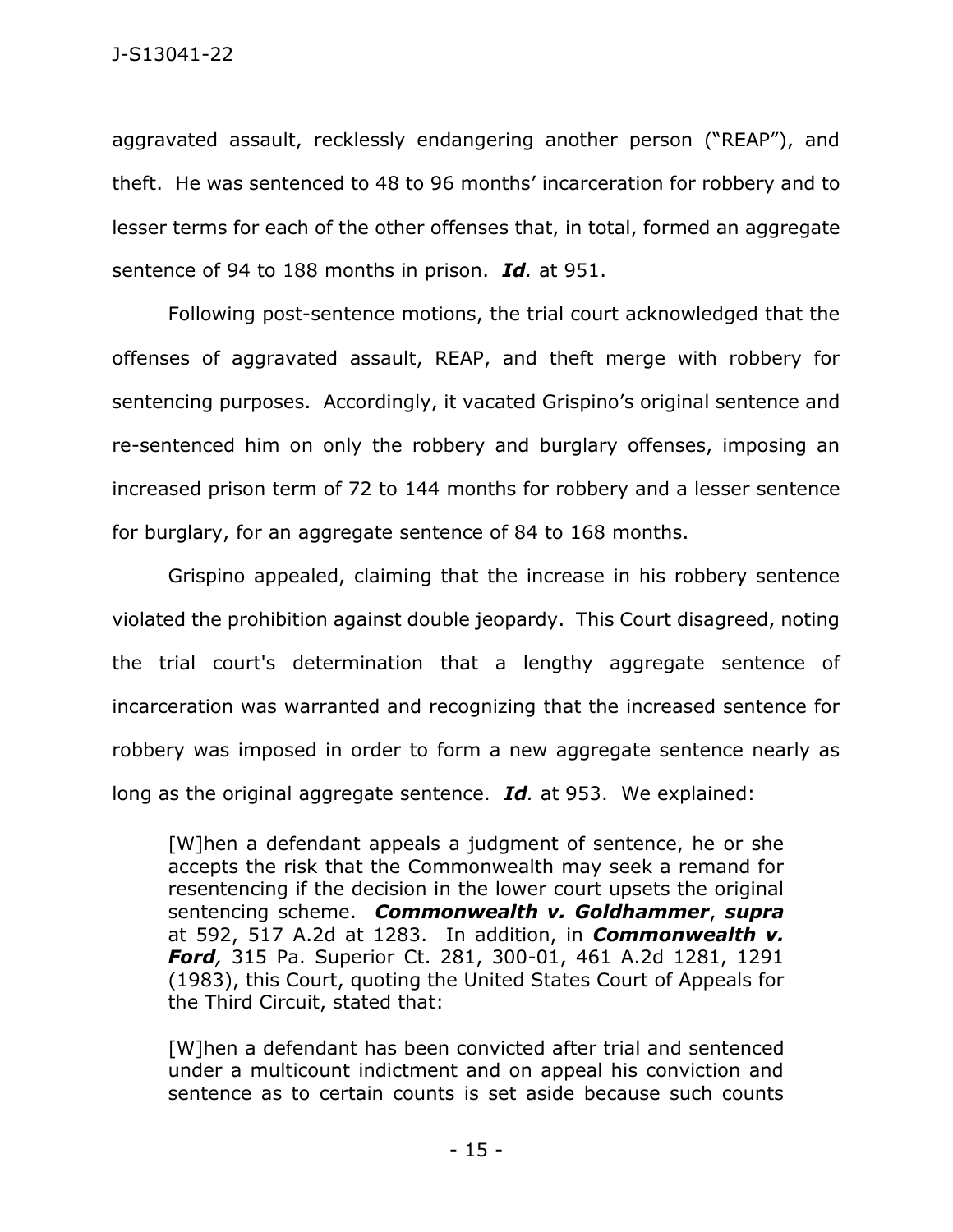enhanced the sentence for the predicate felony which contained its own enhancement provision, the constitutional guarantee against double jeopardy does not preclude vacating the sentence on the predicate felony counts and the imposition of a new sentence by the trial judge on the remaining counts, which may be greater than, less than, or the same as the original sentence. *Id.* (quoting *United States v. Busic,* 639 F.2d 940, 953 (3d Cir.), *cert. denied,* 452 U.S. 918, 101 S.Ct. 3055, 69 L.Ed.2d 422 (1981)).

Here, both appellant and the Commonwealth filed motions to modify the sentence. The court agreed with appellant that three of the charges merged. The court vacated the entire sentence and resentenced on only the burglary and robbery charges. The sentence on the robbery charge was increased from the original sentence on that charge, yet the aggregate sentence after resentencing was lower than the original aggregate sentence. Under the reasoning expressed in *Goldhammer* and *Ford* then, it is not relevant that the lower court's increase in appellant's sentence was not in response to the Commonwealth's petition to sentence him within the aggravated range because the court was not precluded from resentencing him to conform the overall sentence to that originally intended.

Accordingly, we are compelled to conclude that the lower court did not violate double jeopardy principles by increasing appellant's sentence, and we affirm the judgment of sentence.

## *Grispino*, 521 A.2d at 953–54.

As discussed in our resolution of Appellant's vindictiveness claim, it is apparent from the record that the trial court imposed a considerably reduced aggregate sentence but with an increase in the standard guideline range sentences at Counts (B) and (C) and the imposition of an aggravated range sentence for the new Aggravated Assault charge to retain, to the degree possible, the intent behind the original aggregate sentence. For the reasons expressed both in *Grispino* and in our discussion denying relief on Appellant's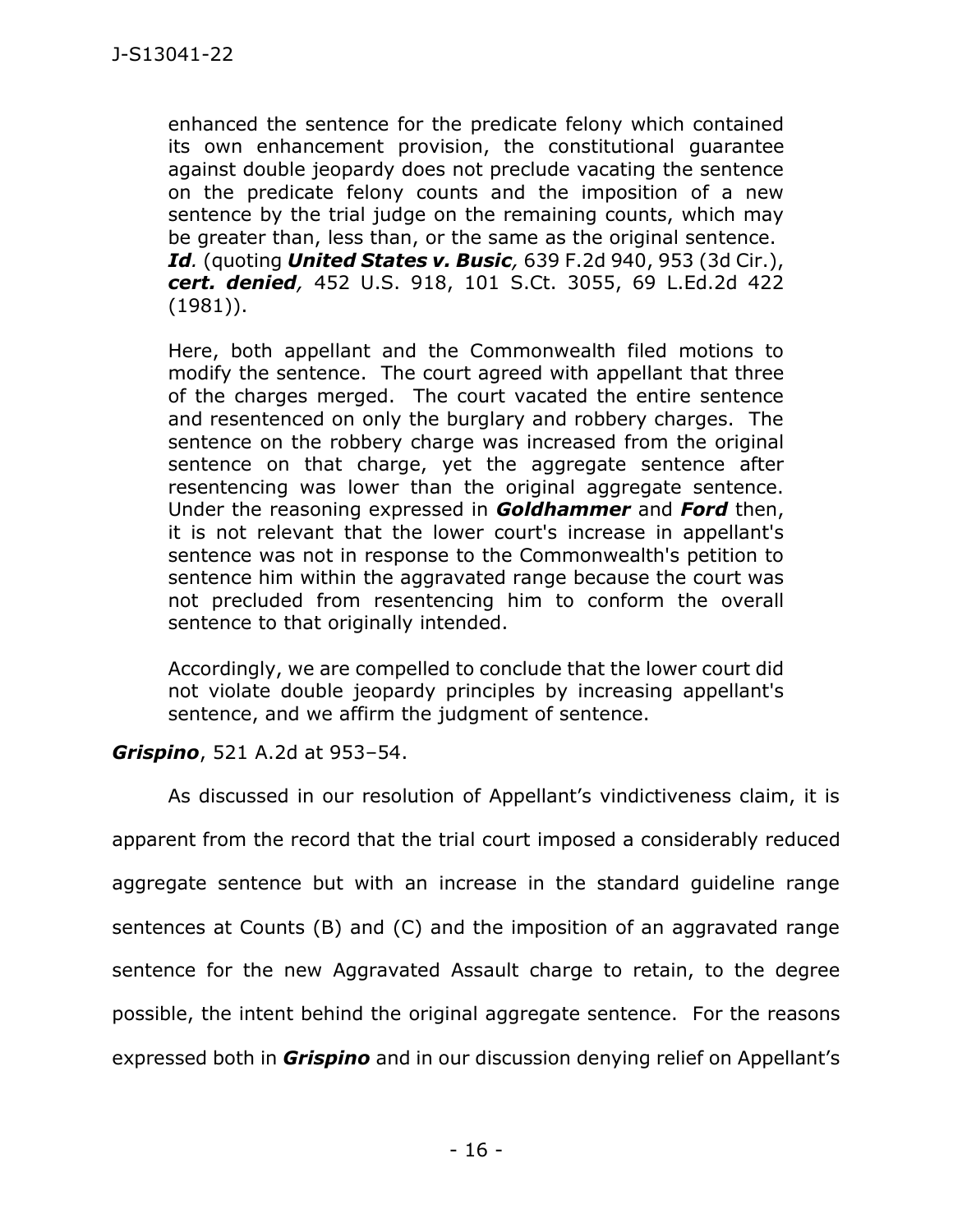discretionary aspects claim, we discern no double jeopardy violation with the court's sentence.

In Appellant's final issue, he asserts a second discretionary aspects challenge that the trial court failed to place adequate reasons on the record to support its aggravated range sentence on the new count of Aggravated Assault as it applied to victim Matt Christofferson. Appellant's Brief at 18, 29.

*See Commonwealth v. Fullin,* 892 A.2d 843, 849 (Pa. Super. 2006) (concluding that the appellant raised a substantial question by alleging that the trial court failed to place adequate reasons on the record for imposing an aggravated range sentence).

The relevant portion of 42 Pa.C.S.A. § 9721(b) states:

In selecting from the alternatives set forth in subsection (a), the court shall follow the general principle that the sentence imposed should call for confinement that is consistent with the protection of the public, the gravity of the offense as it relates to the impact on the life of the victim and on the community, and the rehabilitative needs of the defendant.... In every case in which the court imposes a sentence for a felony or misdemeanor ... the court shall make as a part of the record, and disclose in open court at the time of sentencing, a statement of the reason or reasons for the sentence imposed.

## *Id*.

## In addition:

In imposing sentence, the trial court is required to consider the particular circumstances of the offense and the character of the defendant. The trial court should refer to the defendant's prior criminal record, age, personal characteristics, and potential for rehabilitation. However, where the sentencing judge had the benefit of a presentence investigation report, it will be presumed that he or she was aware of the relevant information regarding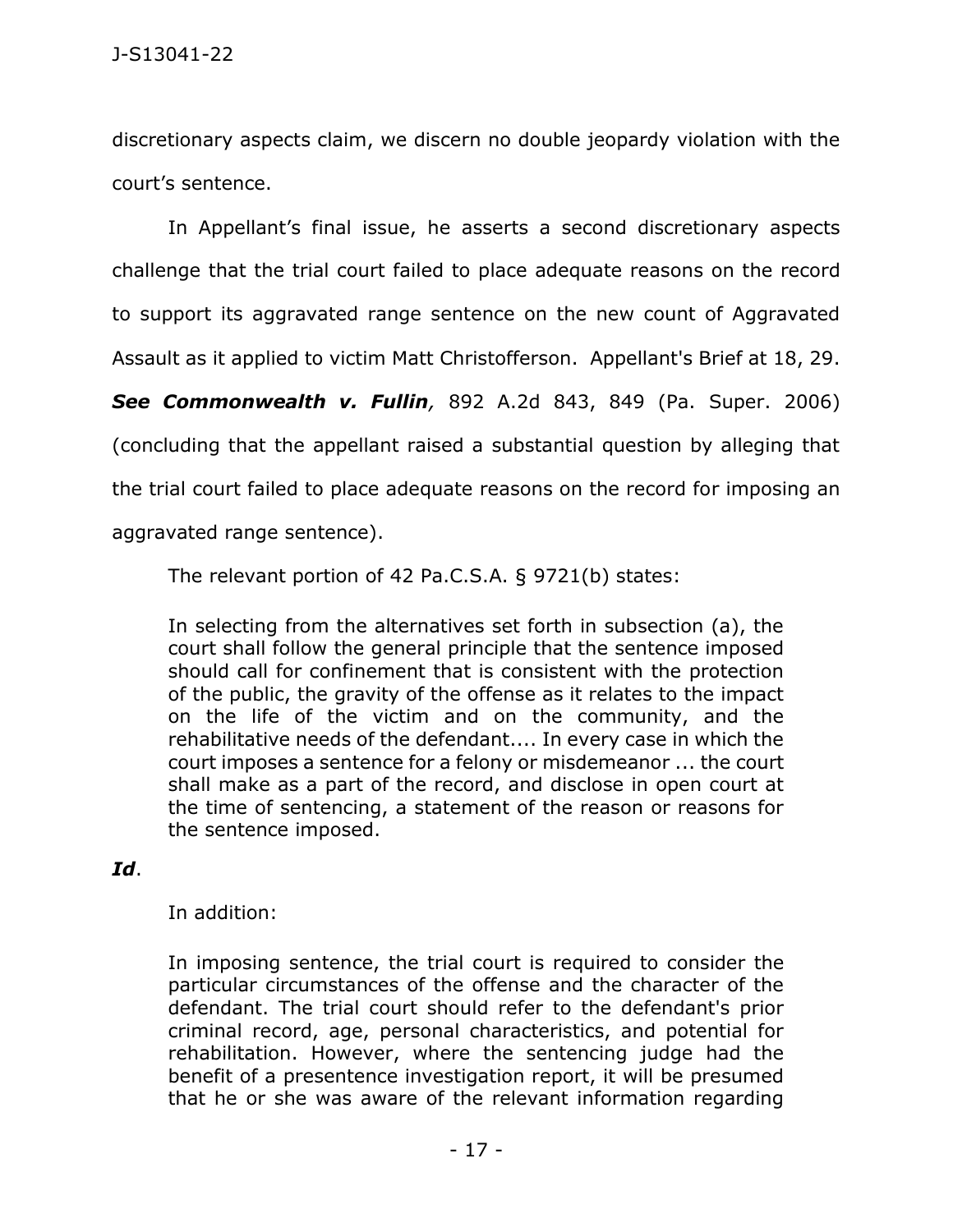the defendant's character and weighed those considerations along with mitigating statutory factors. Additionally, the sentencing court must state its reasons for the sentence on the record. 42 Pa.C.S.A. § 9721(b). The sentencing judge can satisfy the requirement that reasons for imposing sentence be placed on the record by indicating that he or she has been informed by the presentencing report; thus properly considering and weighing all relevant factors.

*Commonwealth v. Fowler*, 893 A.2d 758, 767-68 (Pa. Super. 2006) (citing *Commonwealth v. Boyer*, 856 A.2d 149, 154 (Pa. Super. 2004)) (some citations omitted).

"A sentencing court need not undertake a lengthy discourse for its reasons for imposing a sentence or specifically reference the statute in question[.]" *Commonwealth v. Crump*, 995 A.2d 1280, 1283 (Pa. Super. 2010) (citation omitted). "[W]hen a trial court imposes a sentence that is within the statutory limits, there is no abuse of discretion unless the sentence is manifestly excessive so as to inflict too severe a punishment." *Commonwealth v. Mouzon*, 812 A.2d 617, 625 (Pa. 2002) (original quotation marks omitted).

On the second day of Appellant's sentencing hearing, counsel for the defense informed the trial court that "Mr. Conklin recognizes that—the serious nature of these charges and they are as about as serious as they come." N.T., 7/13/21, at 6. The Commonwealth, in turn, asked for an aggravated range sentence for the first-degree felony Aggravated Assault count in question, where the victim had sustained "horrific injuries to his abdomen", which required extensive hospitalization and surgeries, as part of receiving about 50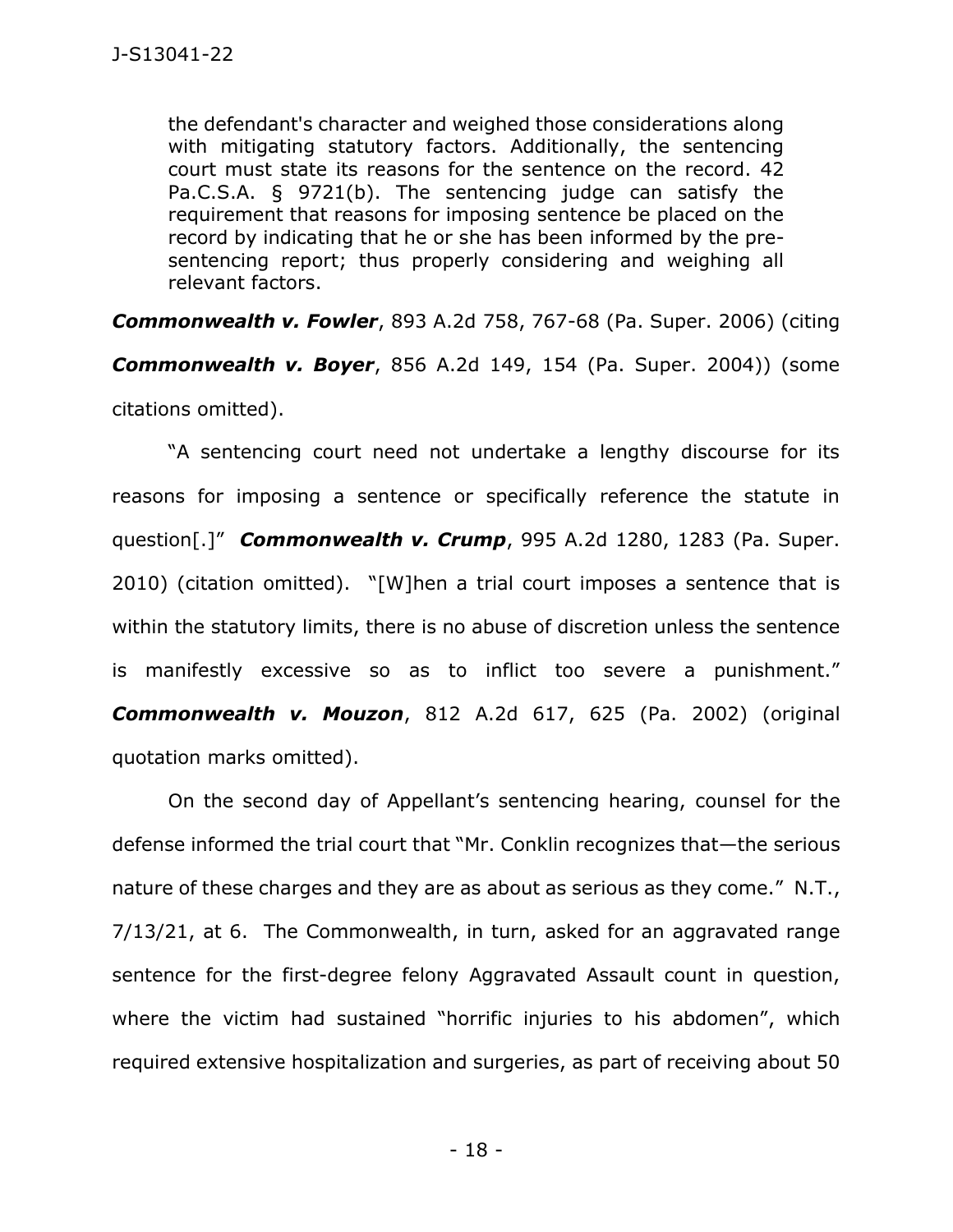stab wounds to his neck and torso at the hands of Appellant. N.T. at 10; N.T., 7/9/21, at 15-16.

Before imposing the aggravated range guideline sentence, the court indicated its receipt of the presentence investigation ("PSI") report and observed that the attack on this victim was severe, such that any lesser of a sentence would depreciate the serious nature of Appellant's actions. N.T. at 13.

The court also acknowledged Appellant's progress with therapy during his incarceration. N.T. at 14. In the trial court's Pa.R.A.P. 1925(a) opinion, it again noted the extensive PSI report which included victim statements and the psychiatric reports, and it reiterated the reasons for an aggravated range sentence were the severe attack on Mr. Christofferson, the serious nature of the offense, and that any lesser sentence would depreciate the serious nature of Appellant's actions. Trial Court Opinion, 10/7/21, at 10.

Appellant argues that the court failed to indicate how the nature of the attack against Mr. Christofferson substantially differed from the nature of the attacks against the other two victims in Counts (B) and (C). We disagree. The record as developed at the sentencing hearing confirmed that while multiple victims sustained serious injuries, Mr. Christofferson's were particularly extreme, life threatening, and required prolonged and extensive medical intervention. The court's stated reasons in support of the aggravated range sentence reflect these distinctions present in both the PSI report and the record at large, such that we find no merit to Appellant's claim otherwise.

- 19 -